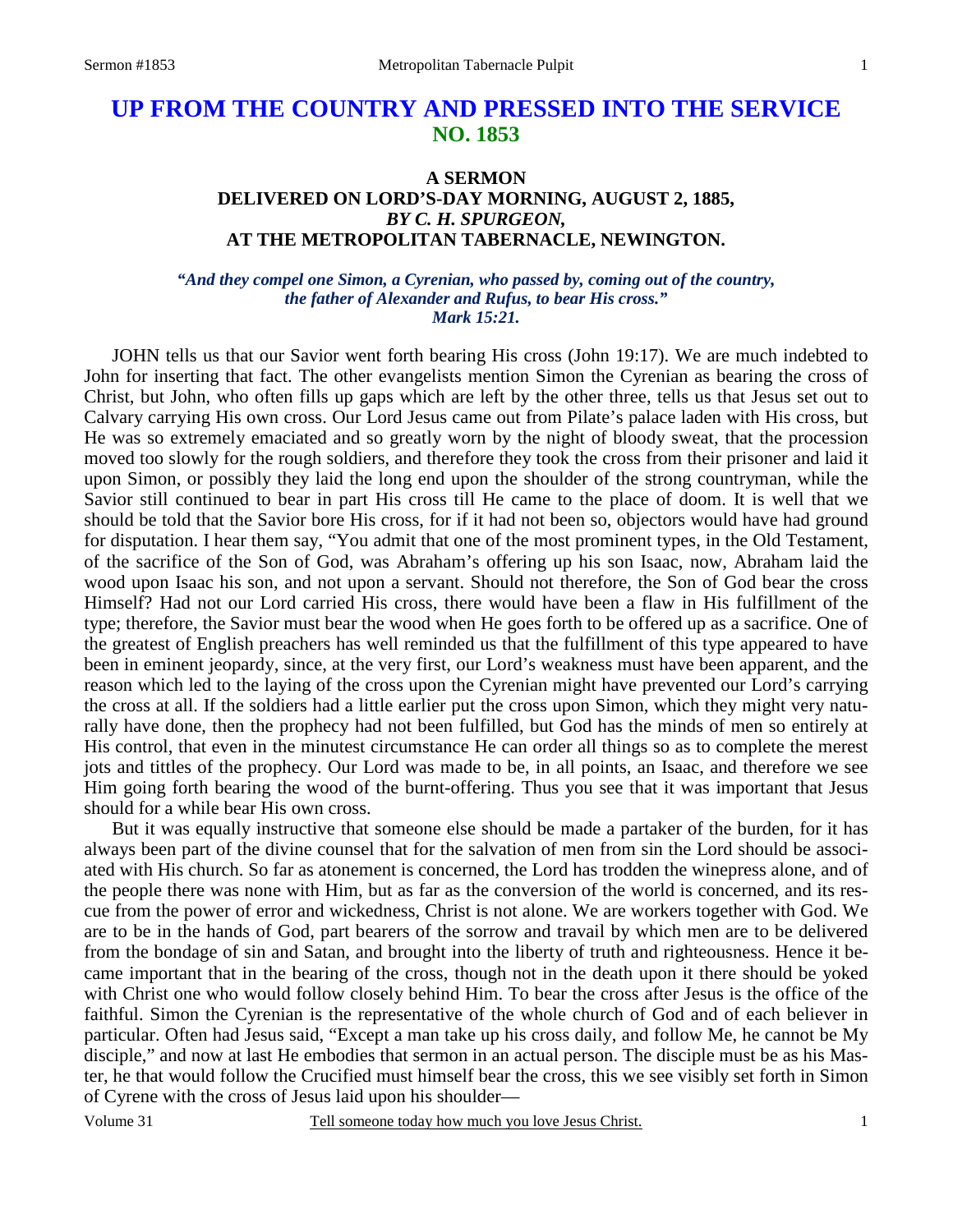*"Shall Simon bear the cross alone, And all the rest go free? No, there's a cross for everyone, And there's a cross for me."* 

The lesson to each one of us is to take up our Lord's cross without delay, and go with Him, without the camp, bearing His reproach. That many among this vast and mixed congregation may imitate Simon is the anxious desire of my heart. With holy expectancy I gaze upon this throng collected from all parts of the earth, and I long to find in it some who will take my Lord's yoke upon them this day.

**I.** I will begin with this first remark, that UNEXPECTED PERSONS ARE OFTEN CALLED TO CROSS-BEARING. Like Simon, they are impressed into the service of Christ. Our text says, "They compel one Simon a Cyrenian, who passed by, coming out of the country, the father of Alexander and Rufus, to bear His cross." Simon did not volunteer, but was forced into this work of cross-bearing. It would seem from another evangelist that he speedily yielded to the impressment, and lifted the burden heartily, but at first he was compelled. A rude authority was exercised by the guard, who being upon the Governor's business acted with high-handed rigor, and forced whomsoever they pleased to do their bidding. By the exercise of such irresponsible power they compelled a passing stranger to carry Christ's cross. It was especially singular that the man to have this honor was not Peter, nor James, nor John, nor any one of the many who had, for years listened to the Redeemer's speech, but it was a stranger from Northern Africa, who had been in no way connected with the life or teachings of Jesus of Nazareth.

 Notice, first, that *he was an unknown man*. He was spoken of "as one Simon." Simon was a very common name among the Jews, almost as common as John in our own country. This man was just "one Simon"—an individual who need not be further described. But the providence of God had determined that this obscure individual; this certain man, or I might better say, this uncertain man, should be selected to the high office of cross-bearer to the Son of God. I have an impression upon my mind that there is "one Simon" here this morning, which has to bear Christ's cross from this time forward. I feel persuaded that I am right. That person is so far unknown that most probably he does not recognize a single individual in all this throng, neither does anybody in this assembly know anything of *him,* certainly the preacher does not. He is one John, one Thomas, or one William, or perhaps, in the feminine, she is one Mary, one Jane, one Maggie. Friend, nobody knows you save our Father who is in heaven, and He has appointed you to have fellowship with His Son. I shall roughly describe you as "one Simon," and leave the Holy Spirit to bring you into your place and service. But this "one Simon" was a very particular *"one* Simon." I lay the emphasis where there might seem to be no need of any, he was one whom God knew, and chose, and loved, and set apart for this special service. In a congregation like the present, there may be somebody whom our God intends to use for His glory during the rest of his life. That person sits in the pew and listens to what I am saying, and perhaps as yet he does not begin to inquire whether he is that "one Simon," that one person, and yet it is so, and before this sermon is ended, he shall know that the call to bear the cross is for him. Many more unlikely things than this have happened in this house of prayer. I pray that many a man may go out from this house a different man from the man he was when he entered it an hour ago. That man Saul, that great persecutor of the church, afterwards became such a mighty preacher of the gospel that people exclaimed with wonder, "There is a strange alteration in this man." "Why," said one, "When I knew him he was a Pharisee of the Pharisees. He was as bigoted a man as ever wore a phylactery, and he hated Christ and Christians so intensely that he could never persecute the church sufficiently." "Yes," replied another, "it was so, but he has had a strange twist. They say that he was going down to Damascus to hunt out the disciples, and something happened, we do not know exactly what it was, but evidently it gave him such a turn that he has never been himself since. In fact, he seems turned altogether upside down, and the current of his life is evidently reversed, he lives enthusiastically for that faith which once he destroyed." This speedy change happened to "one Saul of Tarsus." There were plenty of Sauls in Israel, but upon this one Saul electing love had looked in the counsels of eternity, for that Saul redeeming love had shed its heart's blood, and in that Saul effectual grace worked mightily. Is there another Saul here today? The Lord grant that he may now cease to kick against the pricks, and may we soon hear of him, "Behold, he prays." I feel convinced the counterpart of that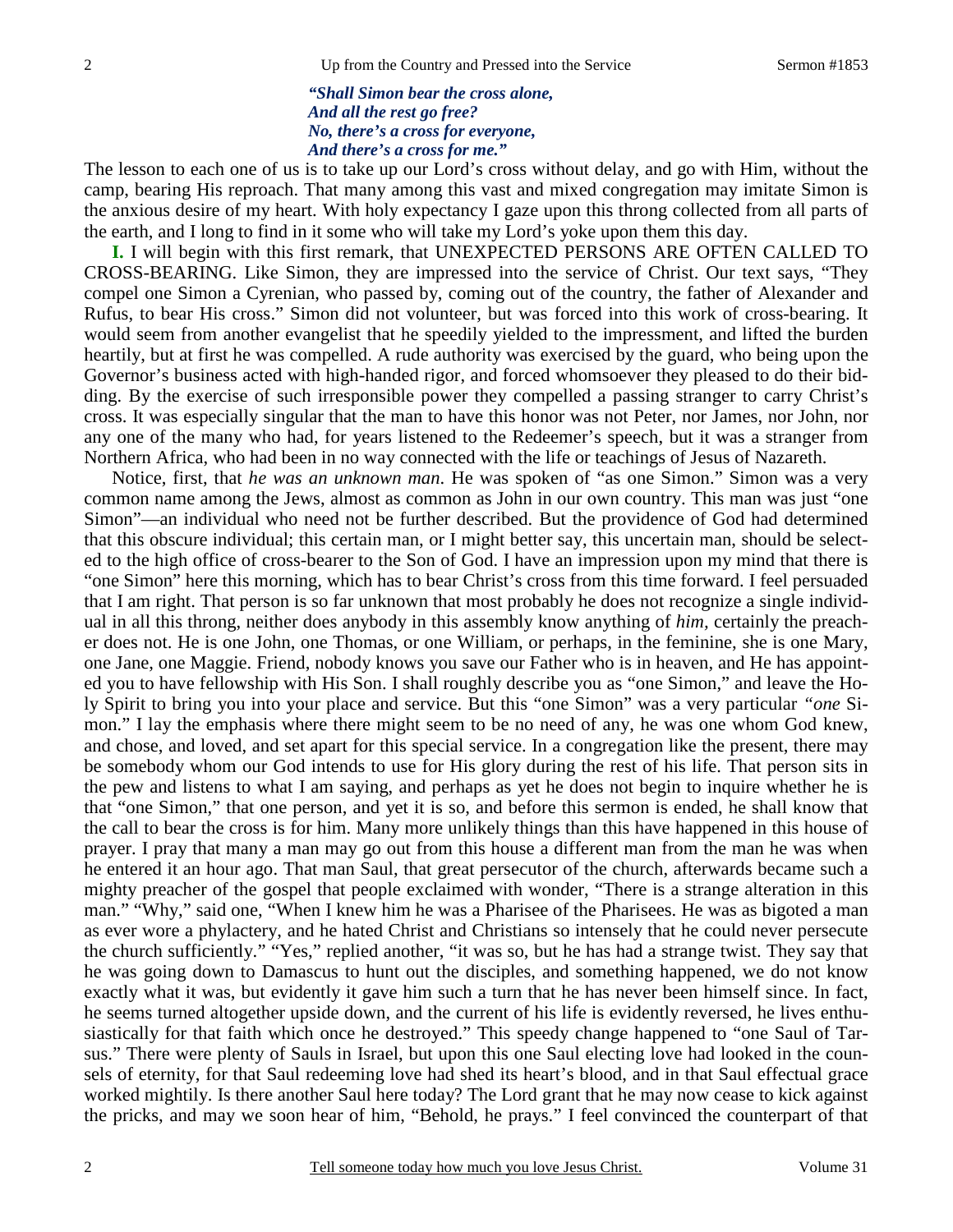"one Simon" is in this house at this moment, and my prayer goes up to God, and I hope it is attended with the prayers of many thousands besides, that he may at once submit to the Lord Jesus.

 It did not seem likely that Simon should bear the cross of Christ, for *he was a stranger who had newly come up from the country*. He probably knew little or nothing of what had been taking place in Jerusalem, for he had come from another continent. He was "one Simon a Cyrenian," and I suppose that Cyrene could not have been less than eight hundred miles from Jerusalem. It was situated in what is now called Tripoli, in Northern Africa, in which place a colony of Jews had been formed long before. Very likely he had come in a Roman galley from Alexandria to Joppa, and there had been rowed through the surf, and landed in time to reach Jerusalem for the Passover. He had long wanted to come to Jerusalem, he had heard the fame of the temple and of the city of his fathers, and he had longed to see the great Assembly of the tribes, and the solemn Paschal feast. He had traveled all those miles, he had hardly yet got the motion of the ship out of his brain, and it had never entered into his head that he should be impressed by the Roman guard, and made to assist at an execution. It was a singular providence that he should come into the city at the moment of the turmoil about Jesus, and should have crossed the street just as the sad procession started on its way to Golgotha. He passed by neither too soon nor too late; he was on the spot as punctually as if he had made an appointment to be there, and yet, as men speak, it was all by mere chance. I cannot tell how many providences had worked together to bring him there in the nick of time, but so the Lord would have it, and so it came about. He, a man there in Cyrene, in Northern Africa, must at a certain date, at the tick of the clock, be at Jerusalem, in order that he might help to carry the cross up to Mount Calvary, *and He was there*. Ah, my dear friend, I do not know what providences have been at work to bring you here today, perhaps very strange ones. If a little something had occurred you had not taken this journey, it only needed a small dust to turn the scale, and you would have been hundreds of miles from this spot, in quite another scene from this. Why you are here you do not yet know, except that you have come to listen to the preacher, and join the throng. But God knows why He has brought you here. I trust it will be read in the annals of the future—

## *"Thus the eternal mandate ran, Almighty grace arrest that man."*

God has brought you here, that on this spot, by the preaching of the gospel, you may be compelled to bear the cross of Jesus. I pray it may be so. "One Simon a Cyrenian, coming out of the country," is here after a long journey, and this day he will begin to live a higher and a better life.

 Further, notice, *Simon had come for another purpose*. He had journeyed to Jerusalem with no thought of bearing the cross of Jesus. Probably Simon was a Jew far removed from the land of his fathers, and he had made a pilgrimage to the holy city to keep the Passover. Every Jew loved to be present at Jerusalem at the Paschal feast. So, to put it roughly, it was holiday-time, it was a time for making an excursion to the capital, it was a season for making a journey and going up to the great city which was "beautiful for situation, the joy of the whole earth." Simon from far-off Cyrene must by all means keep the feast at Jerusalem. Maybe he had saved his money for months that he might pay his fare to Joppa, and he had counted down the gold freely for the joy which he had in going to the City of David, and the temple of his God.

 He came for the Passover and for that only, and he would be perfectly satisfied to go home when once the feast was over, and once he had partaken of the lamb with the tribes of Israel. Then he could say throughout the rest of his life, "I, too, was once at the great feast of our people, when we commemorated the coming up out of Egypt." Brethren, we propose one way, but God has other propositions. We say, "I will step in and hear the preacher," but God means that the arrows of His grace shall stick fast in our hearts. Many and many a time with no desire for grace men have listened to the gospel, and the Lord has been found of them that sought Him not. I heard of one who cared little for the sermon till the preacher chanced to use that word "eternity," and the hearer was taken prisoner by holy thoughts, and led to the Savior's feet. Men have even stepped into places of worship even with evil designs, and yet the purpose of grace has been accomplished; they came to scoff, but they remained to pray. Some have been cast by the providence of God into positions where they have met with Christian men, and a word of admonition has been blessed to them. A lady was one day at an evening party, and there met with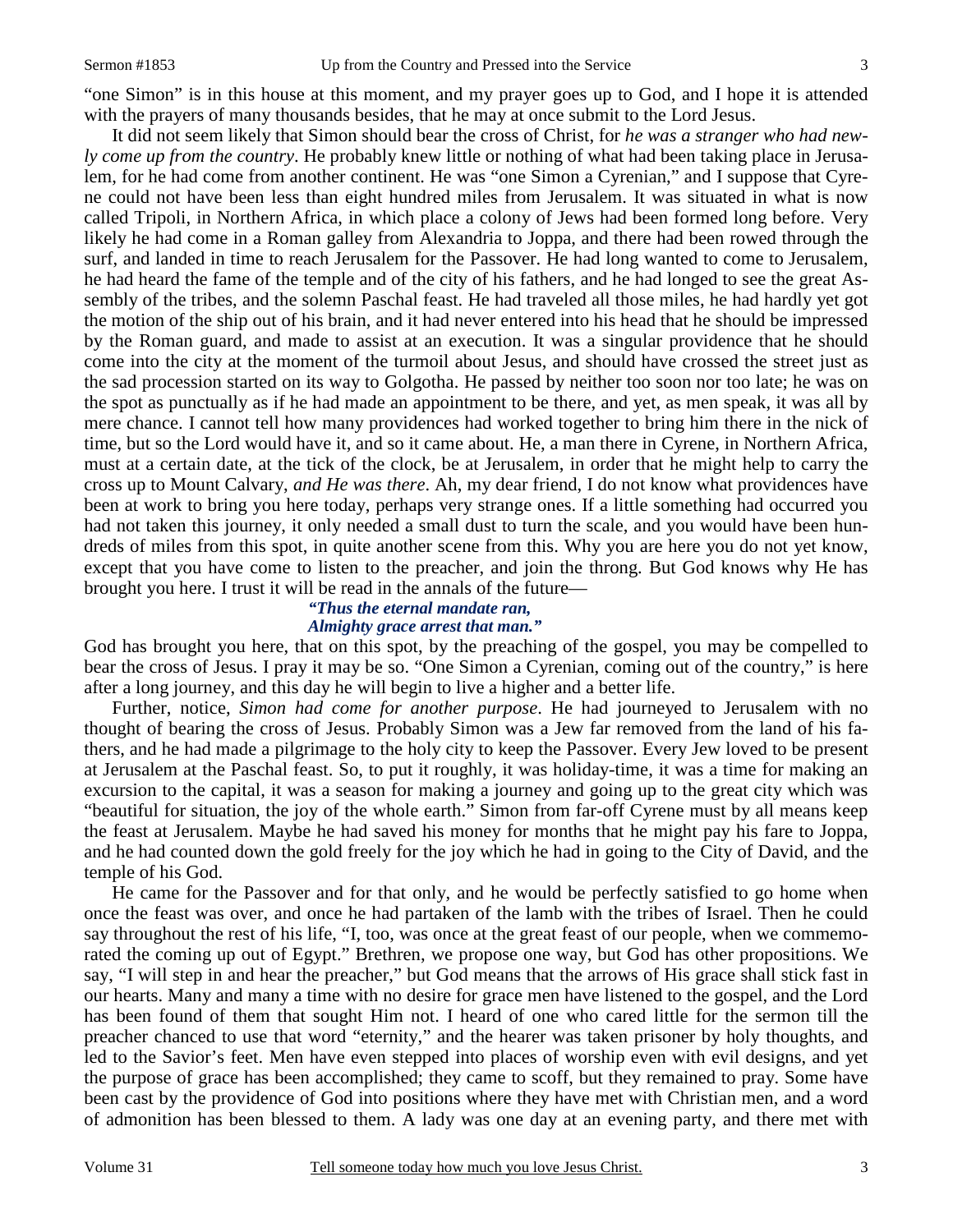Caesar Malan, the famous divine of Geneva, who, in his usual manner, inquired of her whether she was a Christian. She was startled, surprised, and vexed, and made a short reply to the effect that it was not a question she cared to discuss; whereupon, Mr. Malan replied with great sweetness, that he would not persist in *speaking* of it, but he would pray that she might be led to give her heart to Christ, and become a useful worker for Him. Within a fortnight she met the minister again, and asked him how she must come to Jesus. Mr. Malan's reply was, "Come to Him just as you are." That lady gave herself up to Jesus; it was Charlotte Elliott, to whom we owe that precious hymn—

> *"Just as I am—without one plea But that Your blood was shed for me, And that You bid me come to You— O Lamb of God, I come."*

It was a blessed thing for her that she was at that party, and that the servant of God from Geneva should have been there, and should have spoken to her so faithfully. Oh for many a repetition of the story "of one Simon a Cyrenian," coming, not with the intent to bear the cross, but with quite another mind, and yet being enlisted in the cross-bearing army of the Lord Jesus!

 I would have you notice, once more, that this man was at this particular time not thinking upon the subject at all, for *he was at that time merely passing by*. He had come up to Jerusalem, and whatever occupied his mind he does not appear to have taken any notice of the trial of Jesus, or of the sad end of it. It is expressly said that he "passed by." He was not even sufficiently interested in the matter to stand in the crowd and look at the mournful procession. Women were weeping there right bitterly—the daughters of Jerusalem to whom the Master said, "Weep not for Me, but weep for yourselves, and for your children"; but this man passed by. He was anxious to hurry away from so unpleasant a sight, and to get up to the temple. He was quietly making his way through the crowd, eager to go about his business, and he must have been greatly surprised and distressed when a rough hand was laid upon him, and a stern voice said, "Shoulder that cross." There was no resisting a Roman centurion when he gave a command, and so the countryman meekly submitted, wishing, no doubt, that he were back in Cyrene tilling the ground. He must stoop his shoulder and take up a new burden, and tread in the footsteps of the mysterious person to whom the cross belonged. He was only passing by, and yet he was enlisted and impressed by the Romans, and as I take it, impressed by the grace of God for life, for whereas Mark says he was the father of Alexander and Rufus, it would seem that his sons were well known to the Christian people to whom Mark was writing. If his son was the same Rufus that Paul mentions, then he calls her "his mother and mine," and it would seem that Simon's wife and his sons became believers and partakers of the sufferings of Christ. His contact with the Lord in that strange compulsory way probably worked out for him another and more spiritual contact which made him a true cross-bearer. O you that pass by this day, draw near to Jesus! I have no wish to call your attention to myself, far from it, but I do ask your attention to my Lord. Though you only intended to slip into this tabernacle and slip out again, I pray that you may be arrested by a call from my Lord. I speak as my Lord's servant, and I would constrain you to come to Him. Stand where you are a while, and let me beg you to yield to His love, which even now would cast the bands of a man around you. I would compel you, by my Lord's authority, to take up His cross and bear it after Him. It would be strange, you say. Yes, so it might be, but it would be a glorious event. I remember Mr. Knill, speaking of his own conversion, used an expression which I should like to use concerning one of you. Here it is, "It was just a quarter past twelve, August 2<sup>nd</sup>, when twang went every harp in Paradise, for a sinner had repented." May it be so with you. Oh that every harp in Paradise may now ring out the high praises of sovereign grace, as you now yield yourself to the great Shepherd and Bishop of souls! May that divine impressment which is imaged in the text by the compulsion of the Roman soldier take place in your case at this very moment, and may it be seen in your instance that unexpected persons are often called to be cross-bearers!

**II.** My second observation is—CROSS-BEARING CAN STILL BE PRACTICED. Very briefly let me tell you in what ways the cross can still be carried.

 First, and chiefly, *by your becoming a Christian*. If the cross shall take you up, you will take up the cross. Christ will be your hope, His death your trust, Himself the object of your love. You never become a cross-bearer truly till you lay your burdens down at His feet that bore the cross and curse for you.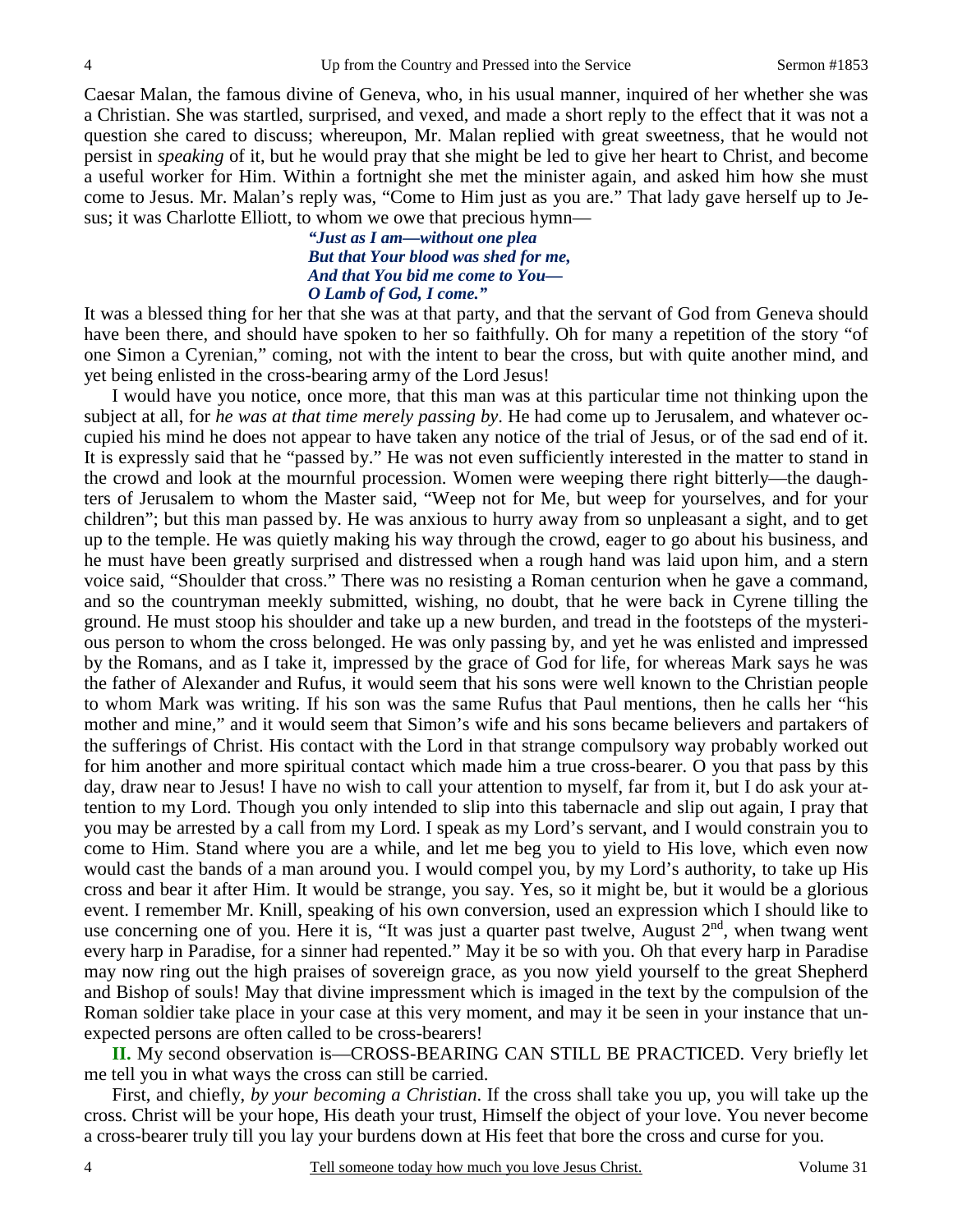Next, you become a cross-bearer *when you make an open avowal of the Lord Jesus Christ*. Do not deceive yourselves—this is expected of each one of you if you are to be saved. The promise as I read it in the New Testament is not to the believer alone, but to the believer who confesses his faith. "He that with his heart believes and with his mouth makes confession of Him shall be saved." He says, "He that confesses Me before men, him will I confess before My Father; but he that denies Me"—and from the connection it should seem to mean, he that does not confess Me—"him will I deny before My Father which is in heaven." To quote the inspired Scripture, "He that believes and is baptized shall be saved." There should be, there must be, the open avowal in Christ's own way of the secret faith which you have in Him. Now this is often a cross. Many people would like to go to heaven by an underground railway, secrecy suits them. They do not want to cross the channel, the sea is too rough, but when there is a tunnel made they will go to the fair country. My good people, you are cowardly, and I must quote you a text which ought to sting your cowardice out of you, "But the fearful and unbelieving shall have their part in the lake which burns with fire and brimstone." I say no more, and make no personal applications, but, I beseech you, run no risks. Be afraid to be afraid. Be ashamed of being ashamed of Christ. Shame on that man who counts it any shame to say before assembled angels, and men, and devils, "I am a follower of Christ." May you who have up to now been secret followers of the crucified Lord become manifest cross-bearers! Do you not even now cry out, "Set down my name, sir"?

 Further, some have to take up their cross by *commencing Christian work*. You live in a village where there is no gospel preaching; preach yourself. You are in a backwoods town where the preaching is very far from being such as God approves of; begin to preach the truth yourself. "Alas!" you say, "I would make a fool of myself." Are you ashamed to be a fool for Christ? "Oh, but I would break down." Break down, it will do you good, and perhaps you may break somebody else down. There is no better preaching in the world than that of a man who breaks down under a sense of unworthiness, if that breakdown communicates itself to other people, it may begin a revival. If you are choked by your earnestness others may become earnest too. Do you still murmur, "But I would get the ill-will of everybody"? For Christ's sake could you not bear that? When the good monk said to Martin Luther, "Go home to your cell and keep quiet," why did not Martin take the advice? Why, indeed? "It is very bad for young people to be so forward, you will do a great deal of mischief, therefore be quiet, you Martin. Who are you to interfere with the great authorities? Be holy for yourself, and don't trouble others. If you stir up a reformation, thousands of good people will be burnt through you. Do be quiet." Bless God, Martin did not go home, and was not quiet, but went about His Master's business, and raised heaven and earth by his brave witness-bearing. Where are you, Martin, this morning? I pray God to call you out, and as you have confessed His name, and are His servant, I pray that He may make you bear public testimony for Him, and tell out the saving power of the Savior's precious blood. Come, Simon, I see you shrink, but the cross has to be carried, therefore bow your back. It is only a wooden cross, after all, and not an iron one. You can bear it; you must bear it. God help you.

 Perhaps, too, some brother may have to take up his cross by *bearing witness against the rampant sin which surrounds him*. "Leave all those dirty matters alone; do not say a word about them. Let the people go to the devil, or else you will soil your white kid gloves." Sirs, we will spoil our hands as well as our gloves, and we will risk our characters, if need be, but we will put down the devilry which now defiles London. Truly the flesh does shrink, and the purest part of our manhood shrinks with it, when we are compelled to bear open protest against sins which are done of men in secret. But, Simon, the Master may yet compel you to bear His cross in this respect, and if so, He will give you both courage and wisdom, and your labor shall not be in vain in the Lord.

 Sometimes, however, the cross-bearing is of another and more quiet kind, and may be described as *submission to providence*. A young friend is saying, "For me to live at home I know to be my duty, but father is unkind, and the family generally imposes upon me. I wish I could get away." Ah, dear sister, you must bear Christ's cross, and it may be the Lord would have you remain at home. Therefore bear the cross. A servant is saying, "I would like to be in a Christian family. I do not think I can stay where I am." Perhaps, good sister, the Lord has put you where you are to be a light in a dark place. All the lamps should not be in one street, or what will become of the courts and alleys? It is often the duty of a Chris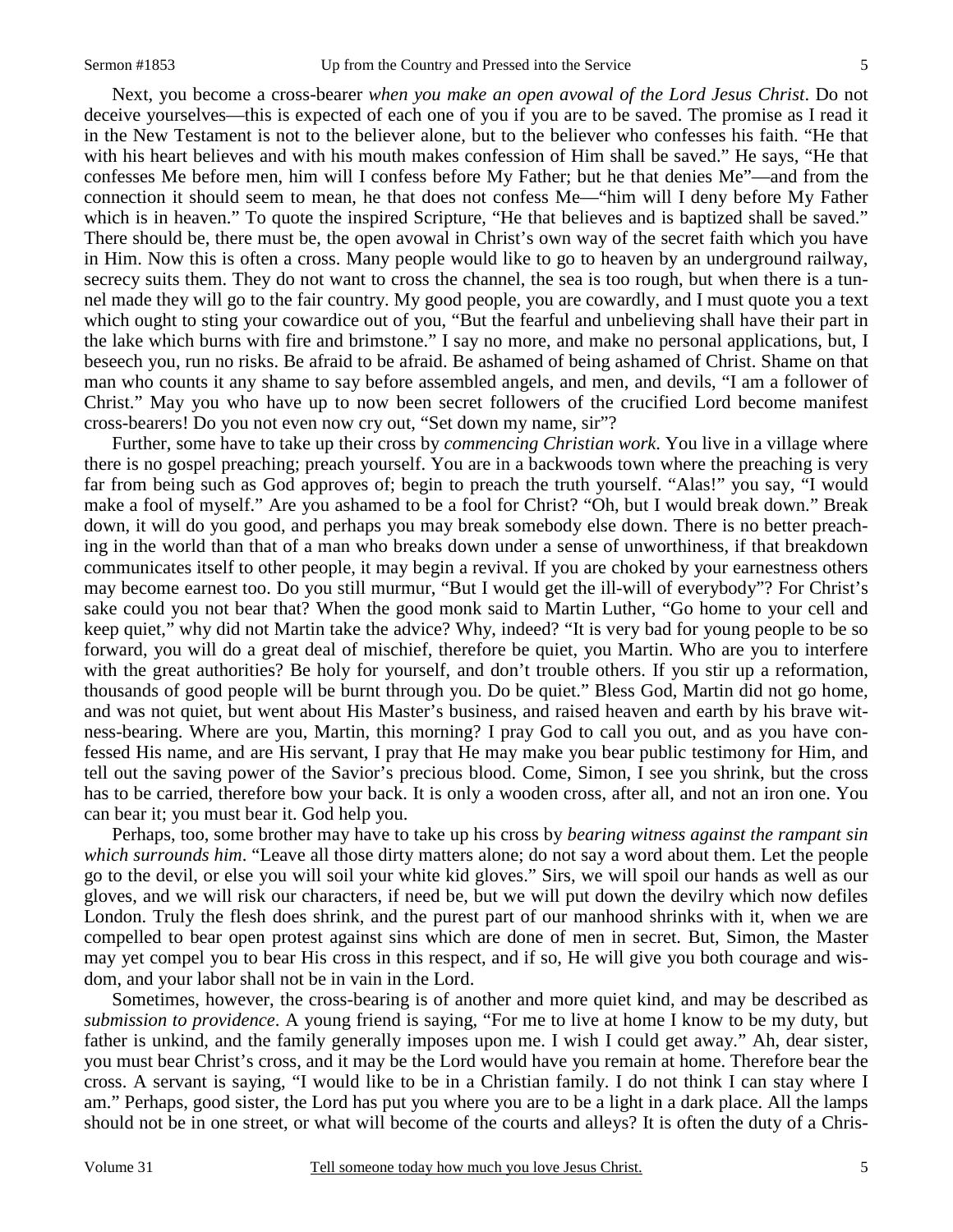tian man to say, "I shall stay where I am and fight this matter through. I mean, by character and example, with kindness and courtesy and love, to win this place for Jesus." Of course the easy way is to turn monk and live quietly in a cloister, and serve God by doing nothing, or to turn nun and dwell in a convent, and expect to win the battle of life by running out of it. Is not this absurd? If you shut yourself away from this poor world, what is to become of it? You men and women that are Christians must stand up and stand out for Jesus where the providence of God has cast you, if your calling is not a sinful one, and if the temptations around you are not too great for you, you must "hold the fort" and never dream of surrender. If your lot is hard, look upon it as Christ's cross, and bow your back to the load. Your shoulder may be raw at first, but you will grow stronger before long, for as your day your strength shall be. "It is good for a man that he bears the yoke in his youth," but it is good for a man to bear the cross in his old age as well as in his youth, in fact, we ought never to be quit of so blessed a burden. What wings are to a bird, and sails to a ship, the cross becomes to a man's spirit when he fully consents to accept it as his life's beloved load. Truly did Jesus say, "My yoke is easy, and My burden is light." Now, Simon, where are you? Shoulder the cross, man, in the name of God!

**III.** Thirdly, TO CROSS-BEARING THERE ARE NOBLE COMPULSIONS. Simon's compulsion was the rough hand of the Roman legionary, and the gruff voice in the Latin tongue, "Shoulder that cross," but we hear gentler voices which compel us this day to take up Christ's cross.

 The first compulsion is this—"*the love of Christ constrains us*." He has done all this for you, therefore by sweet but irresistible compulsion you are made to render Him some return of love. Does not Jesus appear to you in a vision as you sit in this house? Do you not see that thorn-crowned head, that visage crimsoned with the bloody sweat, those hands and feet pierced with the nails? Does He not say to you pointedly, "I did all this for you; what have you done for Me"? Startled in your seat, you cover your face, and inwardly reply, "I will answer that question by the rest of my life. I will be first and foremost a servant of Jesus, not a trader first and a Christian next, but a Christian first and a business man afterwards." You, my sister, must say, "I will live for Christ as a daughter, a wife, or a mother. I will live for my Lord, for He has given Himself for me, and I am not my own, but bought with a price."

 The true heart will feel a compulsion arising from a second reflection, namely, *the glory of a life spent for God and for His Christ*. What is the life of a man, who toils in business, makes money, becomes rich, and dies? It winds up with a paragraph in the *Illustrated London News*, declaring that he died worth so much, the wretch was not worth anything himself, his *estate* had value; he had none. Had he been worth anything he would have sent his money about the world doing good, but as a worthless steward he laid his Master's stores in heaps to rot. The life of multitudes of men is self-seeking. It is ill for a man to live the life of swine. What a poor creature is the usual ordinary man! But a life spent for Jesus, though it involve cross-bearing, is noble, heroic, sublime. The mere earthworm leads a dunghill life. A life of what is called pleasure is a mean, beggarly business. A life of keeping up respectability is utter slavery—as well be a horse in a pug-mill. A life wholly consecrated to Christ and His cross is life indeed, it is akin to the life of angels, yes, higher still, it is the life of God within the soul of man. O you that have a spark of true nobility, seek to live lives worth living, worth remembering, worthy to be the commencement of eternal life before the throne of God.

 Some of you ought to feel the cross coming upon your shoulders this morning when you think of *the needs of those among whom you live*. They are dying, perishing for lack of knowledge, rich and poor alike ignorant of Christ, multitudes of them wrapped up in self-righteousness. They are perishing, and those who ought to warn them are often mute dogs that cannot bark. Do you not feel that you ought to deliver the sheep from the wolf? Have you no heart of compassion? Are your hearts turned to steel? I am sure you cannot deny that the times demand of you earnest and forceful lives. No Christian man can now sit still without incurring awful guilt. Whether you live in London or in any other great town amidst reeking sin, or dwell in the country amidst the dense darkness which broods over many rural districts, you are under bonds to be up and doing. It may be a cross to you, but for Jesus' sake you must lift it up, and never lay it down till the Lord calls you home.

 Some of you should bear the cross of Christ *because the cause of Christ is at a discount where you dwell*. I delight in a man in whom the lordlier chivalry has found a congenial home. He loves to espouse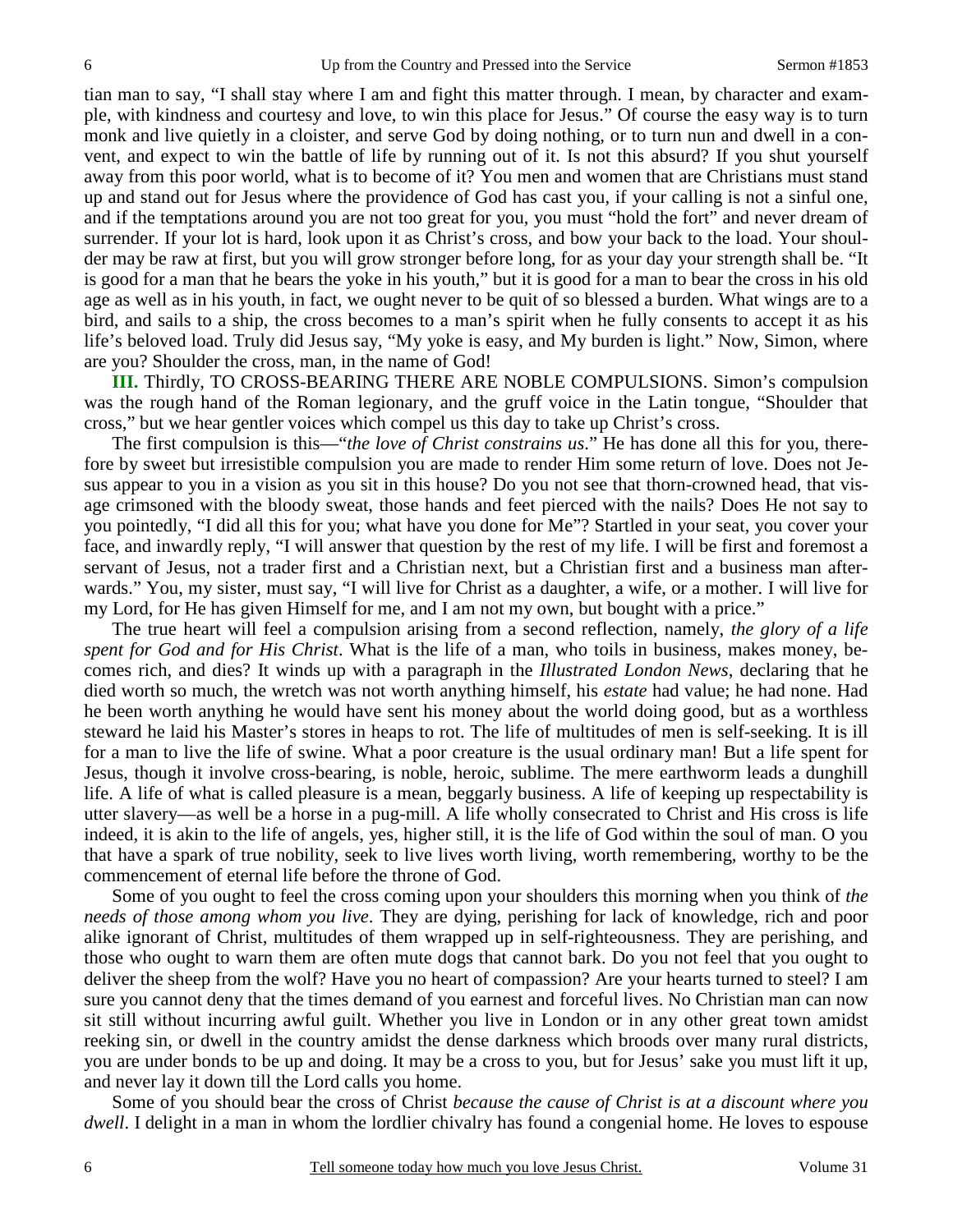the cause of the truth in the cloudy and dark day. He never counts heads, but weighs arguments. When he settles down in a town he never inquires, "Where is the most respectable congregation? Where shall I meet with those who will advantage me in business?" No, he studies his conscience rather than his convenience. He hears one say, "There is a Nonconformist chapel, but it is down a back street. There is a Baptist church, but the members are nearly all poor, and no gentlefolk are among them. Even the evangelical church is down at the heel, the best families attend the high church." I say he hears this, and his heart is sick of such talk. He will go where the gospel is preached, and nowhere else. Fine architecture has scant charms for him, and grand music is no part of his religion. If these are substitutes for the gospel, he abhors them. It is meanness itself for a man to forsake the truth for the sake of respectability. Multitudes that ought to be found maintaining the good old cause are cowards to their convictions, if indeed they ever had any. For this cause the true man resolves to stick to the truth through thick and thin, and not to forsake her because its adherents are poor and despised. If ever we might temporize, that time is past and gone. I arrest yonder man this morning, which has long been a Christian, but has concealed half his Christianity in order to be thought respectable, or to escape the penalties of faithfulness. Come out from those with whom you are numbered, but with whom you are not united in heart. Be brave enough to defend a good cause against all comers, for the day shall come when he shall have honor for his reward who accepted dishonor that he might be true to his God, his Bible, and his conscience. Blessed is he that can be loyal to his Lord, cost him what it may—loyal even in those matters which traitors call little things. We would compel that Simon the Cyrenian this day to bear the cross, because there are so few to bear it in these degenerate days.

 Besides, I may say to some of you, you ought to bear the cross because you know you are not satisfied; *your hearts are not at rest*. You have prospered in worldly things, but you are not happy; you have good health, but you are not happy; you have loving friends, but you are not happy. There is but one way of getting rest to the heart and that is, to come to Jesus. That is His word, "Come unto Me, all you that labor and are heavy laden, and I will give you rest." If after this you need a further rest for other and higher longings, then you must come again to the same Savior, and hearken to His next word, "Take My yoke upon you, and learn of Me, for I am meek and lowly in heart: and you shall find rest unto your souls. For My yoke is easy, and My burden is light." Some of you professors have not yet found perfect rest, and the reason is because you have looked to the cross for pardon, but you have never taken to cross-bearing as an occupation. You are hoping *in* Christ but not living *for* Christ. The finding of rest unto your soul will come to you in having something to do or to bear for Jesus. "Take My yoke upon you: and you shall find rest unto your souls."

 There are many ways, then, of bearing the cross for Christ, and there are many reasons why some here present should begin at once to carry the load.

**IV.** To close, bear with me a minute or two while I say that CROSS-BEARING IS A BLESSED OCCUPATION. I feel sure that Simon found it so. Let me mention certain blessings which must have attended the special service of Simon. First, *it brought him into Christ's company*. When they compelled him to bear His cross, he was brought close to Jesus. If it had not been for that compulsion he might have gone his way, or might have been lost in the crowd, but now he is in the inner circle, near to Jesus. For the first time in his life he saw that blessed form, and as he saw it I believe his heart was enamored with it. As they lifted the cross on his shoulders he looked at that sacred Person, and saw a crown of thorns about His brow, and as he looked at his fellow sufferer, he saw all down His cheeks the marks of bloody sweat, and black and blue bruises from cruel hands. As for those eyes, they looked him through and through! That face, that matchless face, he had never seen it's like. Majesty was therein blended with misery, innocence with agony, and love with sorrow. He had never seen that countenance so well, nor marked the whole form of the Son of man so clearly, if he had not been called to bear that cross. It is wonderful how much we see of Jesus when we suffer or labor for Him. Believing souls, I pray that this day you may be so impressed into my Lord's service, that you may have nearer and dearer fellowship with Him than in the past. If any man will do His will he shall know of the doctrine. They see Jesus best who carry His cross most.